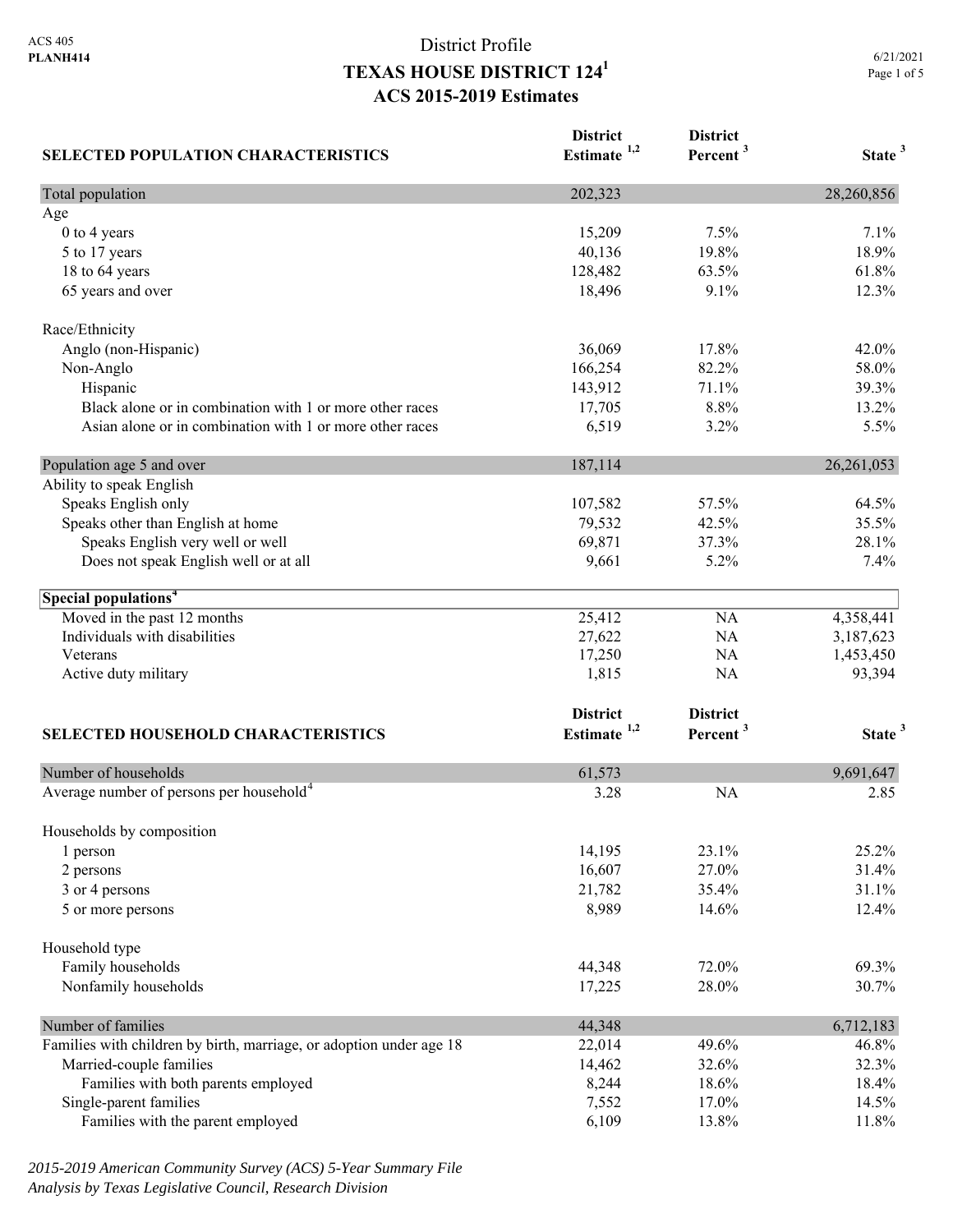| 6/21/2021   |  |
|-------------|--|
| Page 2 of 5 |  |

| <b>SELECTED EDUCATION CHARACTERISTICS</b>                                | <b>District</b><br>Estimate <sup>1,2</sup> | <b>District</b><br>Percent <sup>3</sup> | State <sup>3</sup> |
|--------------------------------------------------------------------------|--------------------------------------------|-----------------------------------------|--------------------|
|                                                                          |                                            |                                         |                    |
| Population age 3 and over enrolled in school                             | 58,341                                     |                                         | 7,681,758          |
| School status                                                            |                                            |                                         |                    |
| In preschool (public and private)                                        | 2,943                                      | 5.0%                                    | $6.0\%$            |
| In kindergarten, elementary, middle, or high school (public and private) | 40,410                                     | 69.3%                                   | 69.8%              |
| In preschool through 12th grade (public only)                            | 40,438                                     | 69.3%                                   | 68.8%              |
| In college, graduate, or professional school                             | 14,988                                     | 25.7%                                   | 24.3%              |
| Population age 25 and over                                               | 125,765                                    |                                         | 18, 131, 554       |
| <b>Educational</b> attainment                                            |                                            |                                         |                    |
| Bachelor's degree or higher                                              | 26,509                                     | 21.1%                                   | 29.9%              |
| Less than high school graduate                                           | 20,011                                     | 15.9%                                   | 16.3%              |
|                                                                          | <b>District</b>                            | <b>District</b>                         |                    |
| <b>SELECTED LABOR CHARACTERISTICS</b>                                    | Estimate <sup>1,2</sup>                    | Percent <sup>3</sup>                    | State <sup>3</sup> |
| Civilian employed population age 16 and over                             | 95,916                                     |                                         | 13,253,631         |
| Civilian employment sector                                               |                                            |                                         |                    |
| Private sector                                                           | 77,638                                     | 80.9%                                   | 80.1%              |
| Government sector                                                        | 14,041                                     | 14.6%                                   | 13.0%              |
| Self-employed                                                            | 4,214                                      | 4.4%                                    | 6.7%               |
| Industry for civilian employed population                                |                                            |                                         |                    |
| Agriculture, forestry, fishing, hunting, and mining                      | 1,054                                      | 1.1%                                    | $3.0\%$            |
| Construction                                                             | 7,252                                      | 7.6%                                    | 8.6%               |
| Manufacturing                                                            | 5,464                                      | 5.7%                                    | 8.5%               |
| Wholesale trade                                                          | 1,812                                      | 1.9%                                    | 2.9%               |
| Retail trade                                                             | 11,359                                     | 11.8%                                   | 11.4%              |
| Transportation and warehousing and utilities                             | 5,032                                      | 5.2%                                    | 5.9%               |
| Information                                                              | 1,822                                      | 1.9%                                    | 1.7%               |
| Finance and insurance, and real estate and rental and leasing            | 9,776                                      | 10.2%                                   | 6.7%               |
| Professional, scientific, management, administrative, and waste mgmt.    | 10,124                                     | 10.6%                                   | 11.5%              |
| Educational services and health care and social assistance               | 21,802                                     | 22.7%                                   | 21.6%              |
| Arts, entertainment, recreation, accommodation, and food services        | 11,536                                     | 12.0%                                   | 9.2%               |
| Other services, except public administration                             | 4,122                                      | 4.3%                                    | 5.2%               |
| Public administration                                                    | 4,761                                      | 5.0%                                    | 4.0%               |
| Population age 16 to 64                                                  | 135,016                                    |                                         | 18,273,711         |
| Worked at all in the past 12 months                                      | 102,212                                    | 75.7%                                   | 75.4%              |
| Worked 50-52 weeks                                                       | 80,464                                     | 59.6%                                   | 59.0%              |
| Usually worked 35 or more hours per week                                 | 70,777                                     | 52.4%                                   | 52.2%              |
| Usually worked less than 35 hours per week                               | 9,687                                      | 7.2%                                    | 6.8%               |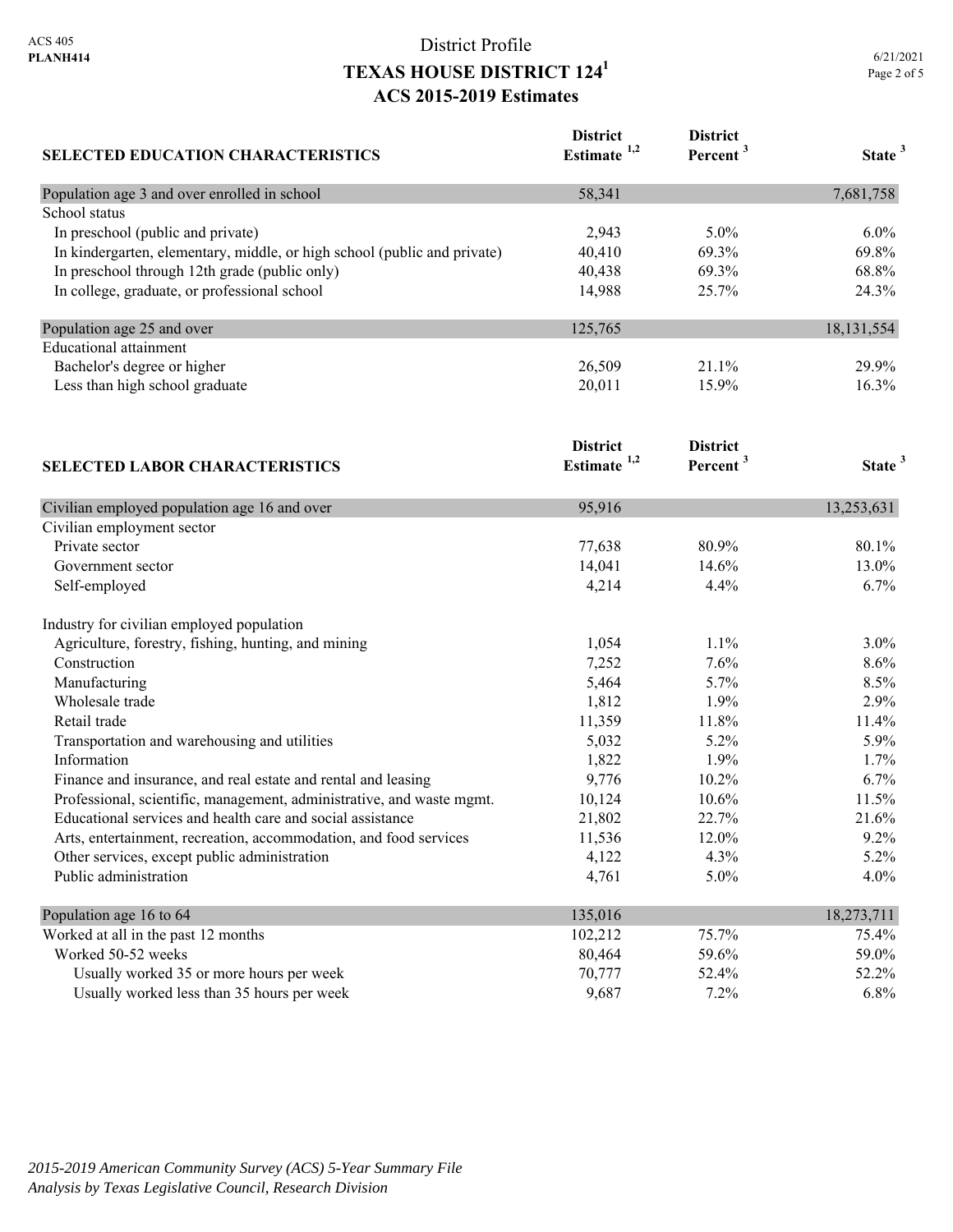| <b>SELECTED LABOR CHARACTERISTICS (continued)</b>               | <b>District</b><br>Estimate <sup>1,2</sup> | <b>District</b><br>Percent <sup>3</sup> | State <sup>3</sup> |
|-----------------------------------------------------------------|--------------------------------------------|-----------------------------------------|--------------------|
| Workers age 16 and over                                         | 95,596                                     |                                         | 13,115,511         |
| Means of transportation to work                                 |                                            |                                         |                    |
| Public transportation                                           | 1,481                                      | 1.5%                                    | 1.4%               |
| Private vehicle                                                 | 88,597                                     | 92.7%                                   | 90.5%              |
| Walk / bicycle / motorcycle                                     | 724                                        | 0.8%                                    | 1.9%               |
| Taxi / other means                                              | 1,236                                      | 1.3%                                    | 1.2%               |
| Worked at home                                                  | 3,558                                      | 3.7%                                    | 5.0%               |
| Travel time to work <sup>5</sup>                                |                                            |                                         |                    |
| Less than 15 minutes                                            | 15,243                                     | 15.9%                                   | 23.6%              |
| 15 minutes to 29 minutes                                        | 36,841                                     | 38.5%                                   | 34.2%              |
| 30 minutes to 44 minutes                                        | 24,914                                     | 26.1%                                   | 20.8%              |
| 45 minutes to 59 minutes                                        | 7,993                                      | 8.4%                                    | 8.3%               |
| 60 minutes or more                                              | 7,047                                      | 7.4%                                    | 8.1%               |
|                                                                 | <b>District</b>                            | <b>District</b>                         |                    |
| <b>SELECTED INCOME CHARACTERISTICS</b>                          | Estimate $1,2$                             | Percent <sup>3</sup>                    | State <sup>3</sup> |
| Persons in poverty <sup>6</sup>                                 | 27,656                                     | 13.8%                                   | 14.7%              |
| Per capita income <sup>4</sup>                                  | \$23,416                                   | <b>NA</b>                               | \$31,277           |
| Number of households                                            | 61,573                                     |                                         | 9,691,647          |
| Annual household income                                         |                                            |                                         |                    |
| Less than \$10,000                                              | 3,279                                      | 5.3%                                    | 6.1%               |
| \$10,000 to \$24,999                                            | 7,645                                      | 12.4%                                   | 12.9%              |
| \$25,000 to \$49,999                                            | 15,170                                     | 24.6%                                   | 21.8%              |
| \$50,000 to \$99,999                                            | 22,296                                     | 36.2%                                   | 30.1%              |
| \$100,000 to \$199,999                                          | 11,747                                     | 19.1%                                   | 21.7%              |
| \$200,000 and over                                              | 1,436                                      | 2.3%                                    | 7.4%               |
| Households with social security income                          | 15,578                                     | 25.3%                                   | 25.6%              |
| Households with supplemental security income (SSI)              | 3,711                                      | 6.0%                                    | 4.7%               |
| Households with public assistance income <sup>7</sup>           | 1,369                                      | 2.2%                                    | 1.4%               |
| Households that received food stamps/SNAP in the past 12 months | 9,201                                      | 14.9%                                   | 11.8%              |
| Number of families living in poverty                            | 4,959                                      |                                         | 759,269            |
| With related children under age 18                              | 3,897                                      | 78.6%                                   | 77.1%              |
| Married couple families                                         | 1,233                                      | 24.9%                                   | 26.2%              |
| Single-parent families                                          | 2,664                                      | 53.7%                                   | 50.9%              |
| Female head of household                                        | 2,359                                      | 47.6%                                   | 44.4%              |
| Male head of household                                          | 305                                        | 6.2%                                    | 6.4%               |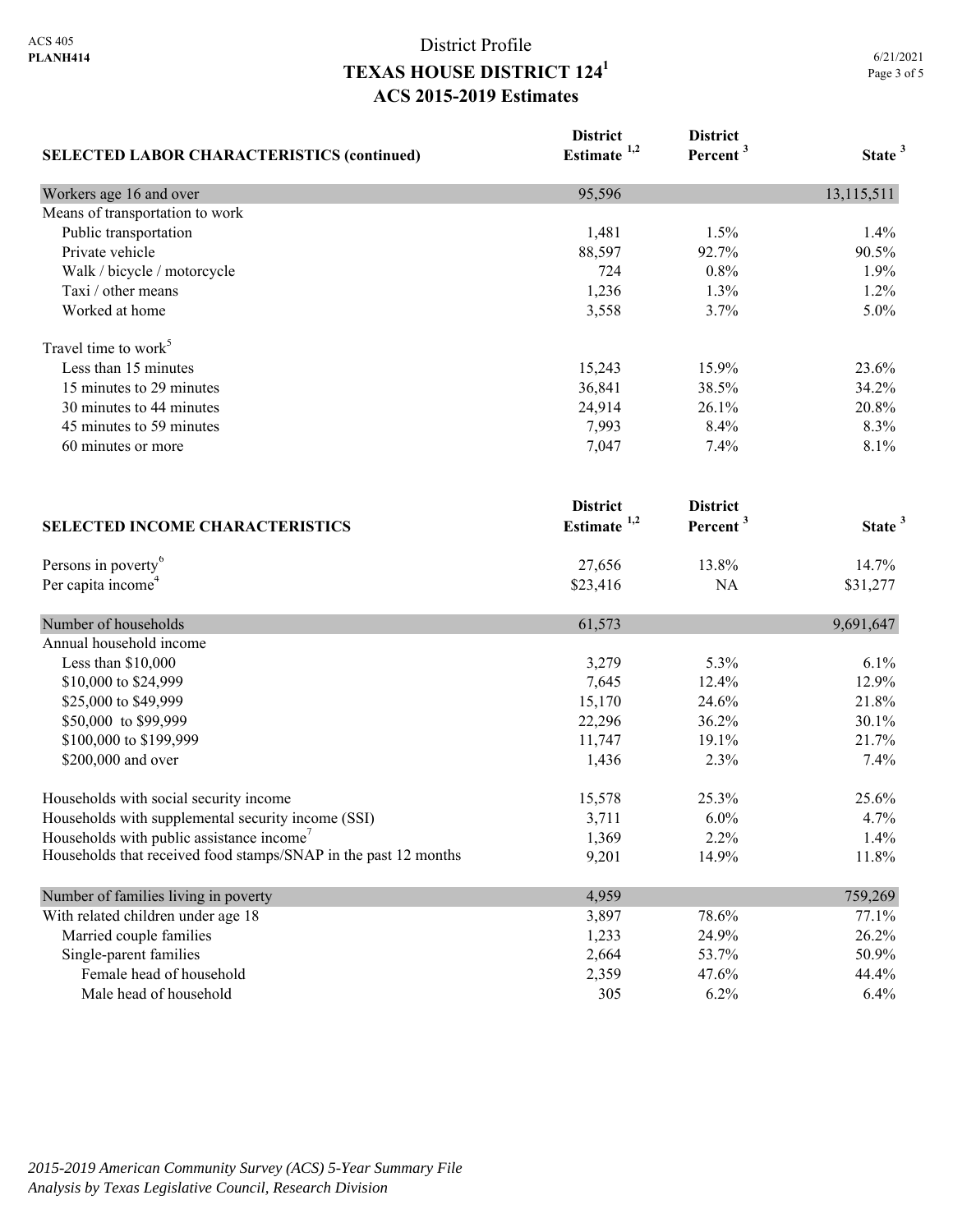6/21/2021 Page 4 of 5

| <b>SELECTED HOUSING CHARACTERISTICS</b>                                             | <b>District</b><br>Estimate $1,2$ | <b>District</b><br>Percent <sup>3</sup> | State <sup>3</sup> |
|-------------------------------------------------------------------------------------|-----------------------------------|-----------------------------------------|--------------------|
| Number of housing units                                                             | 65,248                            |                                         | 10,937,026         |
| Age of housing                                                                      |                                   |                                         |                    |
| Built in 2010 or later                                                              | 5,764                             | 8.8%                                    | 10.4%              |
| Built between 2000 and 2009                                                         | 15,126                            | 23.2%                                   | 19.3%              |
| Built between 1990 and 1999                                                         | 11,090                            | 17.0%                                   | 15.2%              |
| Built between 1970 and 1989                                                         | 23,564                            | 36.1%                                   | 31.4%              |
| Built before 1970                                                                   | 9,704                             | 14.9%                                   | 23.7%              |
| Occupancy status                                                                    |                                   |                                         |                    |
| Owner-occupied                                                                      | 39,048                            | 59.8%                                   | 54.9%              |
| Renter-occupied                                                                     | 22,525                            | 34.5%                                   | 33.7%              |
| Vacant                                                                              | 3,675                             | 5.6%                                    | 11.4%              |
| Median gross rent (contract rent plus estimated utility and fuel cost) <sup>4</sup> | \$1,078                           | NA                                      | \$1,045            |
| Median value of owner-occupied housing units <sup>4</sup>                           | \$137,400                         | <b>NA</b>                               | \$172,500          |
| Number of owner-occupied housing units                                              | 39,048                            |                                         | 6,004,802          |
| Value of owner-occupied housing                                                     |                                   |                                         |                    |
| Less than \$50,000                                                                  | 1,961                             | 5.0%                                    | 8.9%               |
| \$50,000 to \$99,999                                                                | 8,469                             | 21.7%                                   | 16.5%              |
| \$100,000 to \$199,999                                                              | 22,709                            | 58.2%                                   | 32.2%              |
| \$200,000 to \$499,999                                                              | 5,801                             | 14.9%                                   | 34.8%              |
| \$500,000 and above                                                                 | 108                               | 0.3%                                    | 7.6%               |
| Selected monthly owner costs as a percentage of household income <sup>8</sup>       |                                   |                                         |                    |
| 35 percent or more                                                                  | 5,736                             | 14.7%                                   | 15.3%              |
| 20 to 34.9 percent                                                                  | 10,406                            | 26.6%                                   | 24.9%              |
| Less than 20 percent                                                                | 22,657                            | 58.0%                                   | 59.0%              |
| Vehicles available in owner-occupied housing units                                  |                                   |                                         |                    |
| No vehicle                                                                          | 805                               | 2.1%                                    | 2.1%               |
| One or more vehicles                                                                | 38,243                            | 97.9%                                   | 97.9%              |
| Number of renter-occupied housing units                                             | 22,525                            |                                         | 3,686,845          |
| Gross rent <sup>9</sup>                                                             |                                   |                                         |                    |
| Less than \$500                                                                     | 923                               | 4.1%                                    | 6.2%               |
| \$500 to \$749                                                                      | 2,385                             | 10.6%                                   | 13.4%              |
| \$750 to \$999                                                                      | 5,628                             | 25.0%                                   | 24.2%              |
| \$1,000 to \$1,249                                                                  | 6,327                             | 28.1%                                   | 20.7%              |
| \$1,250 and above                                                                   | 6,537                             | 29.0%                                   | 30.5%              |
| Gross rent as a percentage of household income <sup>8</sup>                         |                                   |                                         |                    |
| 35 percent or more                                                                  | 8,867                             | 39.4%                                   | 35.9%              |
| 20 to 34.9 percent                                                                  | 8,150                             | 36.2%                                   | 32.1%              |
| Less than 20 percent                                                                | 4,457                             | 19.8%                                   | 24.9%              |
| Vehicles available in renter-occupied housing units                                 |                                   |                                         |                    |
| No vehicle                                                                          | 1,690                             | 7.5%                                    | 10.5%              |
| One or more vehicles                                                                | 20,835                            | 92.5%                                   | 89.5%              |